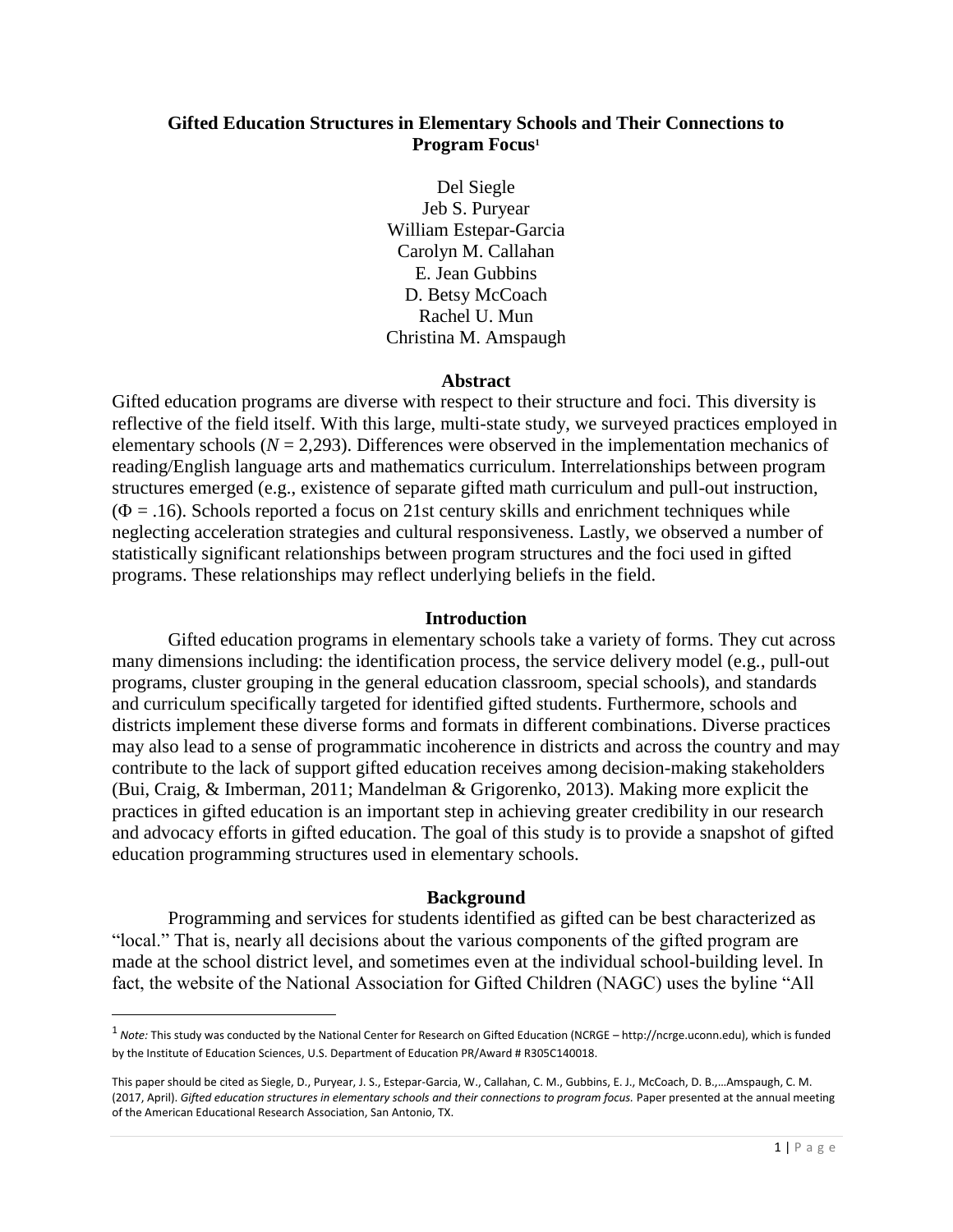gifted is local" in drawing attention to its report on funding, mandates, and practice. This circumstance can be traced to several factors. The first is the lack of federal policy governing the development of services for students identified as gifted. Unlike the other areas of exceptionality there are neither federal laws such as the Individuals with Disabilities Act (IDEA) of 2004 nor federal policies and guidelines that hold schools accountable for the opportunities provided to exceptional students such as those with learning disabilities. While we might expect that the result would be the development of comprehensive and powerful state-level legislation or policies or even guiding frameworks at the state level, we find that is not the case. In fact, only 41 state level personnel (including District of Columbia) responded to NAGC's national survey seeking data on state level policy. Of these 41 states, only 32 had any form of legal mandate related to gifted and talented education, with only 23 based on state law specific to gifted education. Of the 32 states reporting having mandates related to gifted and talented students, nearly all (28) required both identification and services, while 4 states required identification only (NAGC & CSDPG, 2015). Examination of state policy reveals great specificity around identification practices, but only general guidelines around curriculum and program delivery services beyond varied statements about dosage (the number of hours per week gifted students are provided curriculum which is differentiated from the general education curriculum).

Further, a comprehensive analysis of 16 sites representing high and low resource schools from rural, suburban, and urban areas that examined state-level policy, district-level policy, National Center for Research on Gifted Education (NCRGE) district-level surveys and schoollevel surveys (Brodersen, 2016) revealed that there was little evidence that state policy has a consistent relationship with actual reported practices.

The second factor impacting the current state of program development is the lack of a widely accepted comprehensive theory and/or an extensive body of impact research to guide program practice. In particular, the field of gifted education lacks a body of randomized control trial (RCT) research on programming practices or curriculum that would meet the What Works Clearinghouse criteria (Plucker & Callahan, Whitehurst, 2003; WWC. 2016). Steenbergen, Makel, and Olszewski-Kubilius (2016) noted in a recent issue of *Review of Educational Research* that they were able to consider only 12 RCT studies on grouping in a sub-analysis (that included *any type of grouping—*within class, whole group, or cross-grade). As a result, the field has been largely dependent on descriptive and sometimes correlational evidence in gifted education and research findings from psychology and general education to guide program decision-making. Hence, there is no clear set of defensible guidelines that can be used by key stakeholders as they develop and/or revise programs—particularly services for gifted students. While at least one of the professional organizations in the field has attempted to formulate such a document (NAGC pre-K- Grade 12 Programming Standards, 2010), the developers of the Standards acknowledge that they are: (a) research based, (b) practice-based, and (c) literaturebased (CEC; Johnsen, 2012). Close examination further exposes the fact that in nearly all cases the proffered standards are not supported by randomized control trial studies that would be considered the gold standard for determining, or at least guiding, practice.

The result of the conditions described above is a lack of consistency across programming and practices nationally (Callahan, Moon, & Oh, 2017; National Association for Gifted Children, 2015). The mélange of options offered and the lack of consistency across programming components is characterized in wide-ranging descriptions of identification practices, lack of agreement on program outcomes beyond broadly stated process, lack of agreement on appropriate curricular materials or instructional practice as well as wide-ranging dosage.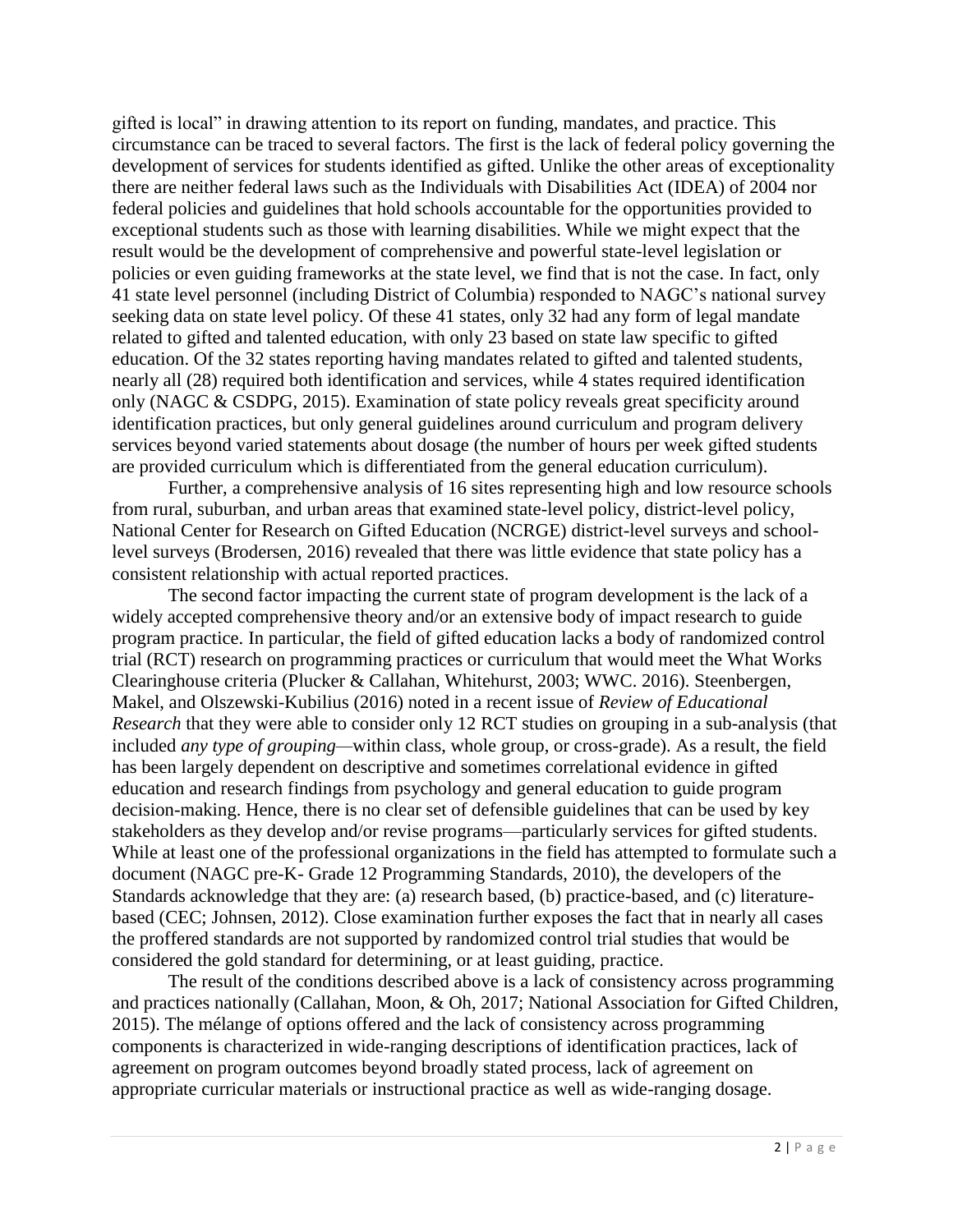Callahan et al. (2013) conducted a study of elementary school programs for gifted students. Their survey included a question about service delivery models. They noted that terminology used to categorize delivery models varied by state directors and district coordinator surveys. For elementary school programs, Callahan et al. (2013) found that 51.9% of the districts used part-time pull-out classes, 18.4% cluster grouping of gifted students in general education classrooms with in-class differentiation, 8% special classes of homogeneously grouped gifted students within a regular school setting, and 5.7% in-class differentiation in general classrooms with no clustering of gifted students. Although the terminology differed, the patterns were similar.

Data from the *2014-2015 State of the States in Gifted Education: Policy and Practice Data* included a question about service delivery models. Of the 41 state coordinators, slightly over 50% responded:

Twenty-two respondents were able to estimate the most frequently used delivery methods for upper elementary, or grades 4-6. Cluster classrooms (17), resource rooms (15), subject acceleration (12), and self-contained classrooms (11) were the top delivery models. Unlike PreK-K, early elementary, and middle school, regular classrooms were not in the top three at this level. (NAGC & CSDPG, 2015, p. 35)

Our purpose is to provide an overview of gifted education programming structures used in elementary schools in three states. Program structures are "big picture" choices schools make along a continuum of services (Gentry, 2009). These include delivery model choices (e.g., pullout instruction or student grouping strategies) and curriculum choices (e.g., existence of giftedspecific curricula or autonomy of gifted teacher-specialist to choose curriculum). Importantly, we examine these structures in combination and in relation to the reported focus/goals of the programs to gain insights into how programs are organized and what foci are applied in elementary school gifted education programs. Four specific research questions guided this inquiry:

- 1. What programming structures commonly associated with gifted education are used in elementary schools?
- 2. To what extent is the use of these programming structures interrelated?
- 3. What specific foci and goals do schools use in their programs with respect to specific curriculum, processes, and outcomes?
- 4. To what extent do these structures relate to the foci and goals of the gifted education program at the school?

## **Methods**

A team of five researchers established a set of potential survey items covering gifted program identification procedures and services offered. We shared the items with the state gifted directors in the three states we were surveying. After revising the items on the basis of their feedback, we conducted cognitive interviews with school leaders who potentially would be completing the survey. Our research team reviewed the information gathered from the cognitive interviews, and we revised the survey. We shared the revised survey with experts in the field of gifted education and made additional changes. Finally, we field tested the survey with over 200 practitioners across the country before final revisions.

We selected three states with mandates for identification of gifted students and services. We initially distributed the survey to all schools in the three states we selected. We asked the person responsible for gifted education in the school to complete the survey online. We followed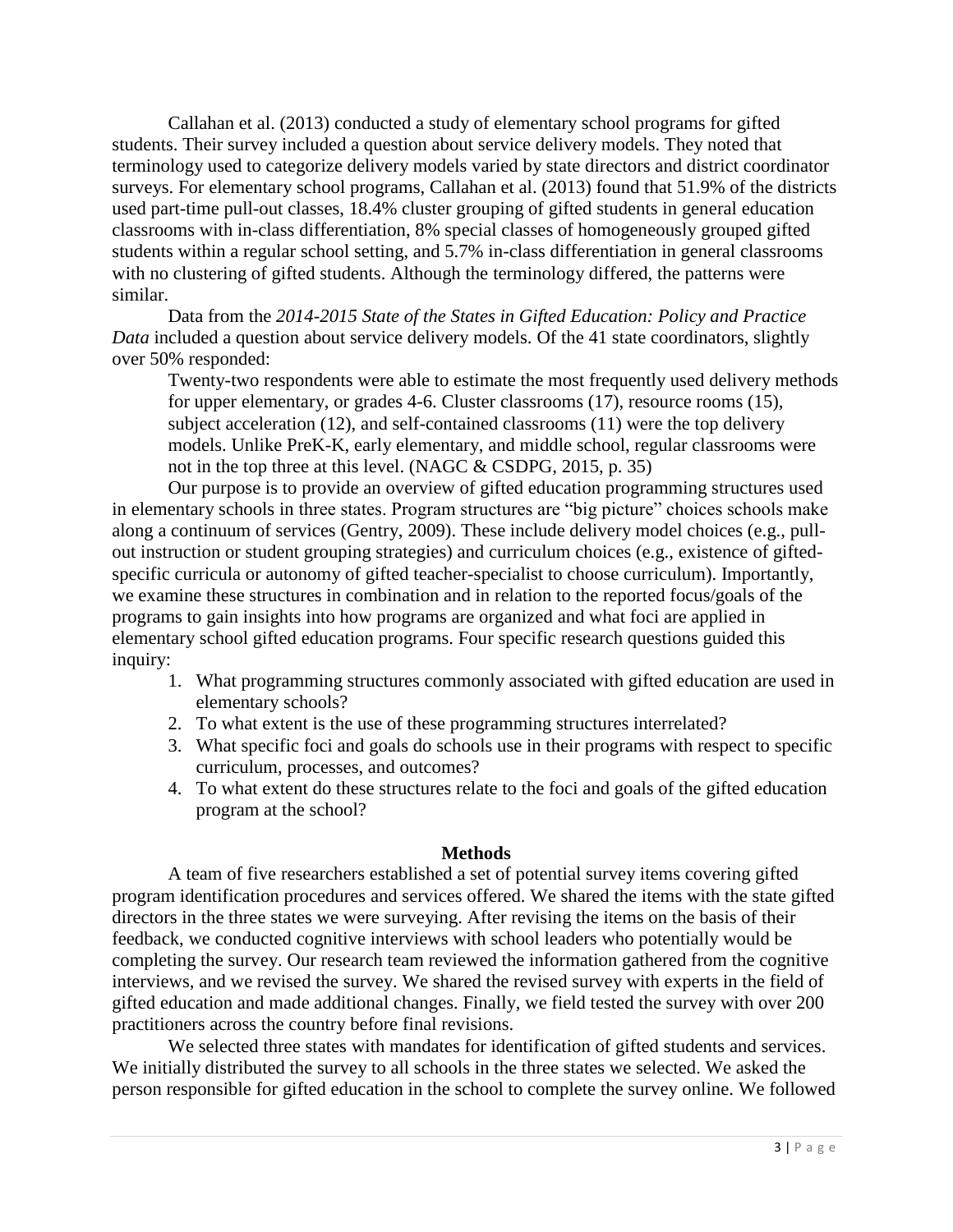up with phone calls to non-respondents. We provided financial incentives to the districts when 80% of the K-5 schools in the district completed the survey.

Title I schools made up 80% of the schools that completed our school surveys. Of the 3,058 Title I schools that we invited to complete surveys (and whose districts did not reject our research request), 59.22% completed the survey. Of the 797 non-Title I schools that were invited to complete surveys (and whose districts did not reject our research request), 56.46% completed the survey. We share the overall final survey response rates by state in Table 1. Differences in school size ( $M = 543$ ,  $SD = 276$ ; median = 531) and gifted program size ( $M = 69$ ,  $SD = 35$ ;  $median = 66$ ) were also well represented in the sample.

Table 1

|             | <b>Overall School Survey Response Rules by State</b> |       |  |  |  |  |  |  |
|-------------|------------------------------------------------------|-------|--|--|--|--|--|--|
|             | State Completed Surveys Percentage                   |       |  |  |  |  |  |  |
|             | 443                                                  | 51.2% |  |  |  |  |  |  |
| 2           | 981                                                  | 48.6% |  |  |  |  |  |  |
| 3           | 869                                                  | 73.5% |  |  |  |  |  |  |
| Total 2,293 |                                                      |       |  |  |  |  |  |  |

*Overall School Survey Response Rates by State*

In this paper, we examine eight programming structures. Since the use of different structures may reflect underlying beliefs regarding the needs of gifted students, we explored the relationships between the uses of different structures to further examine those underlying beliefs. Because beliefs often drive goals in education, we asked schools about their program goals and curricular foci. We believe connections between program structures and goals/foci further reflect belief-based decision-making. We examined the following eight programming structures:

- *Existence of separate reading/English language arts (ELA) curriculum for gifted students.* We wanted to know if schools expressed taking the step of using a curriculum beyond the general education reading/ELA curriculum to serve gifted students. We further inquired as to the nature of the differentiation from the curriculum in the general education program (e.g., faster pace or more process skills) for further clarity.
- *Existence of separate mathematics curriculum for gifted students.* We wanted to know if schools expressed taking the step of using a curriculum beyond the general education mathematics curriculum to serve gifted students. We further inquired as to the nature of the differentiation from the curriculum in the general education program (e.g., faster pace or more process skills) for further clarity.
- *Autonomy level given to the gifted teacher in curriculum choice*. We examined autonomy in curriculum choice as a measure of the flexibility a teacher has to make decisions responding to gifted students' individual profiles. This holds particular importance in situations with no defined district-level curriculum.
- *Use of pull-out instruction.* Positive responses to this question indicate a belief in the separation of gifted education and general education as a positive act based on a belief that the most effective placement for gifted students is outside of the general education classroom for at least part of the day or week and a belief in the importance of intellectual peer groups.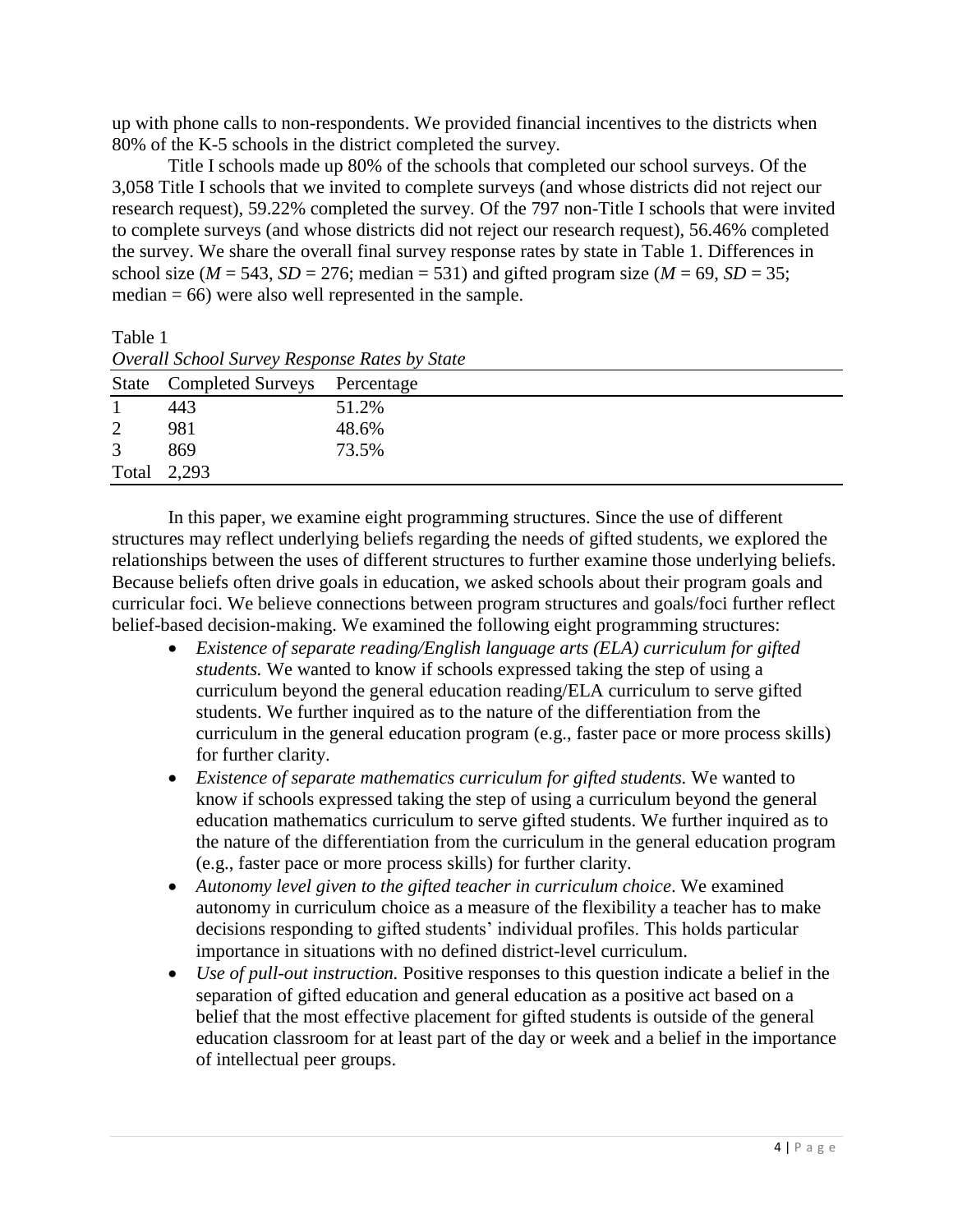- *Use of push-in instruction.* Use of the grouping arrangement was considered an indicator of a belief that gifted students should be served within the general education classroom with proper support.
- *Use of cluster grouping.* This indicates using gifted students grouping within classroom (e.g., a group of 6 gifted students are all included in the same grade 3 classroom). Positive responses suggest recognition of research supporting gifted students working with their intellectual peers.
- *Use of homogeneous grouping.* This indicates using special classes that only include gifted students. Like cluster grouping, homogeneous grouping recognizes the power of having intellectual peers.
- *Use of some form of acceleration.* Acceleration can be either subject-based or gradelevel based. It suggests openness to more logistically difficult interventions for gifted students and recognition of the research base on the topic.

# **Results**

**Research Question 1:** *Use of programming structures and curricular modifications in elementary schools***.** Table 2 summarizes the results from pull-out, cluster grouping, homogeneous grouping, and push-in questions. Pull-out instruction was the most commonly reported service-delivery model (73%) and push-in instruction was the least reported (33%). Among those reporting each model, the dosage level of pull-out instruction was higher than push-in instruction (2.81 hours per week versus 1.87 hours per week). More schools than expected reported whole-class homogeneous grouping. The level (45%) was nearly the same as that of cluster grouping (53%), which has been an increasingly popular service option. Disappointingly, even among the half of schools reporting cluster grouping, less than half (47%) reported at least "frequently" making use of the groupings for tiered instruction.

| Percentage | Dosage             | Usage by Level           |
|------------|--------------------|--------------------------|
|            |                    | (Reading/ELA/Math)       |
| 73.2%      | 2.81 hours / week  | K: $19.7\%$ / $18.1\%$   |
|            |                    | 1st: $32.9\%$ / $29.1\%$ |
|            |                    | 2nd: $41.6\%$ / 37.1%    |
|            |                    | 3rd: $64.9\%$ / $62.3\%$ |
|            |                    | 4th: 79.5% / 78.4%       |
|            |                    | 5th: 80.3% / 78.3%       |
| 53.4%      | 8.3% Always tiered | K: $20.7\%$ / 17.7%      |
|            | 39.0% Frequently   | 1st: $32.4\%$ / $28.0\%$ |
|            | 40.6% Sometimes    | 2nd: $40.1\%$ / 35.6%    |
|            | 5.6% Rarely        | 3rd: $64.9\%$ / $60.0\%$ |
|            | 1.3% Never         | 4th: 84.9% / 80.6%       |
|            |                    | 5th: 87.7% / 84.0%       |
| 45.3%      |                    | K: $19.3\% / 15.9\%$     |
|            |                    | 1st: 29.9% / 24.8%       |
|            |                    | 2nd: 37.9% / 32.6%       |
|            |                    |                          |

Table 2

*Usage of Service Delivery Options for Gifted Students*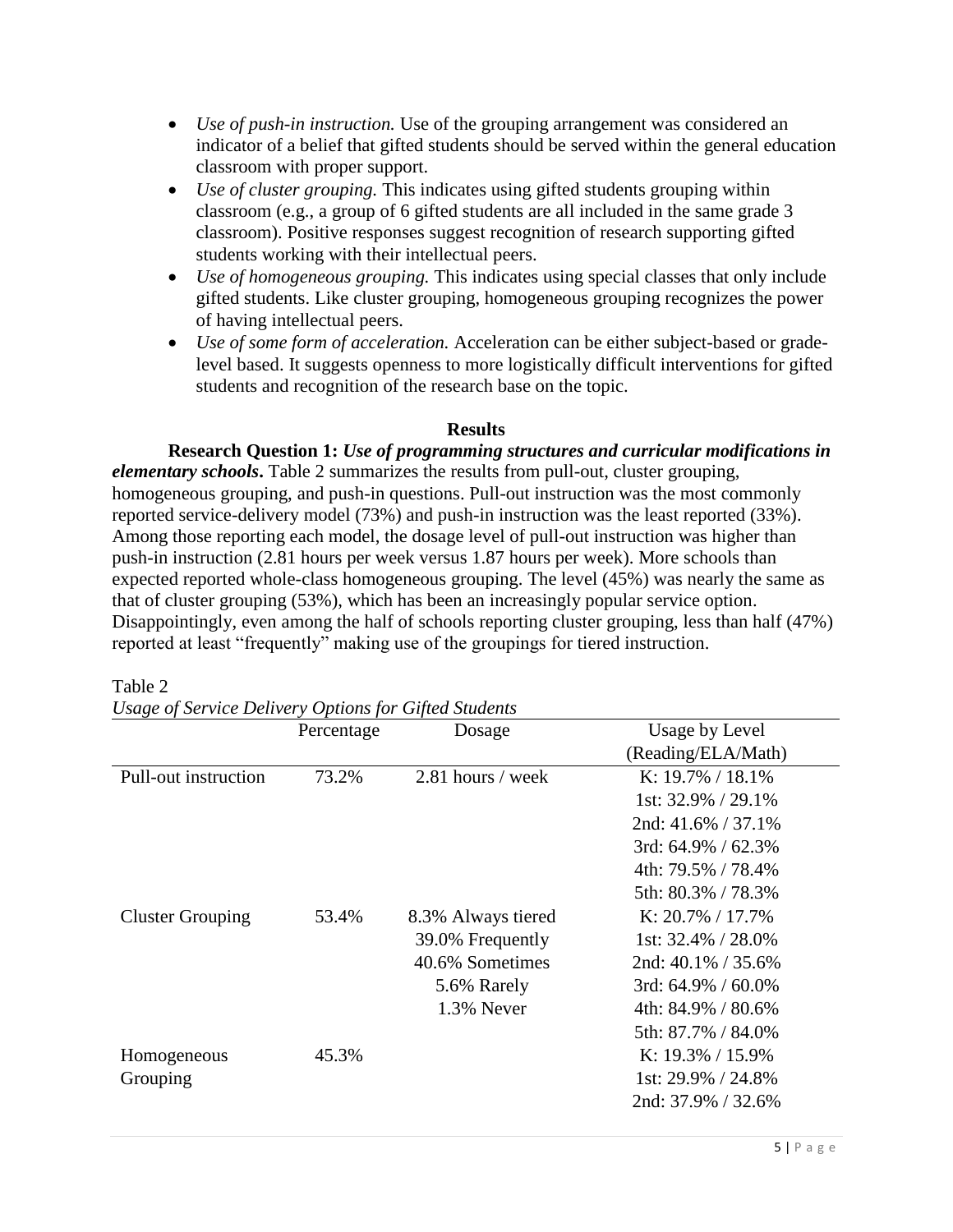|                     |       |                     | 3rd: 57.5% / 52.8%       |
|---------------------|-------|---------------------|--------------------------|
|                     |       |                     | 4th: $74.1\%$ / $72.0\%$ |
|                     |       |                     | 5th: 77.4% / 77.0%       |
| Push-in instruction | 33.1% | $1.87$ hours / week | K: $13.9\% / 11.1\%$     |
|                     |       |                     | 1st: $21.5\%$ / 19.7%    |
|                     |       |                     | $2nd: 25.8\% / 24.1\%$   |
|                     |       |                     | 3rd: $40.8\%$ / 39.8%    |
|                     |       |                     | 4th: $55.3\%$ / $52.5\%$ |
|                     |       |                     | 5th: 57.6% / 59.7%       |
|                     |       |                     |                          |

Roughly 25% of schools reported a separate curriculum for the gifted. Descriptive statistics for the "separate curriculum" questions and follow-ups are given in Table 3. Slightly more reported a separate curriculum in reading/ELA than mathematics (29% to 24%). While the hours per week of separate curriculum were similar across subjects, other differences emerged. Schools reported more use of the separate curriculum in reading/ELA than mathematics across grade levels. The nature of difference in the unique gifted curriculum also varied across subjects. While mathematics curriculum was more often faster paced or above grade level, reading/ELA curriculum focused on additional training of process skills (e.g., creative and critical thinking).

|                                  | Reading/ELA | Mathematics |
|----------------------------------|-------------|-------------|
| Existence of separate curriculum | 29.3%       | 24.4%       |
| --hours per week (mean)          | 2.89        | 2.74        |
| --when used                      | K 23.3%     | K 23.7%     |
|                                  | 1st 34.3%   | 1st 34.0%   |
|                                  | 2nd 48.6%   | 2nd 45.5%   |
|                                  | 3rd 78.2%   | 3rd 70.2%   |
|                                  | 4th 91.6%   | 4th 87.4%   |
|                                  | 5th 91.0%   | 5th 89.9%   |
| --faster pace                    | 36.7%       | 48.4%       |
| --more in-depth                  | 73.5%       | 75.1%       |
| --greater breadth                | 53.9%       | 56.7%       |
| --above grade-level              | 58.8%       | 64.8%       |
| --process skills                 | 79.9%       | 75.7%       |

Table 3

*Comparison of Separate Curriculum Use Between Subjects*

We also asked schools to "indicate the degree to which various activities or goals were a focus" of their school's gifted program. A slider bar was used with values from 0 to 100 for each of 26 items. With the belief that the relative focus was our real interest, we person-centered the values across a given participant resulting in some values being positive (more focus than average participant responses) and some being negative (less focus). Table 4 shows the values of each item on the adjusted scale. Critical and creativity thinking skills top the list. These have been a stable of gifted education programs for half a century. While culturally responsive curriculum and cultural identify are issues with which the field of gifted education has wrestled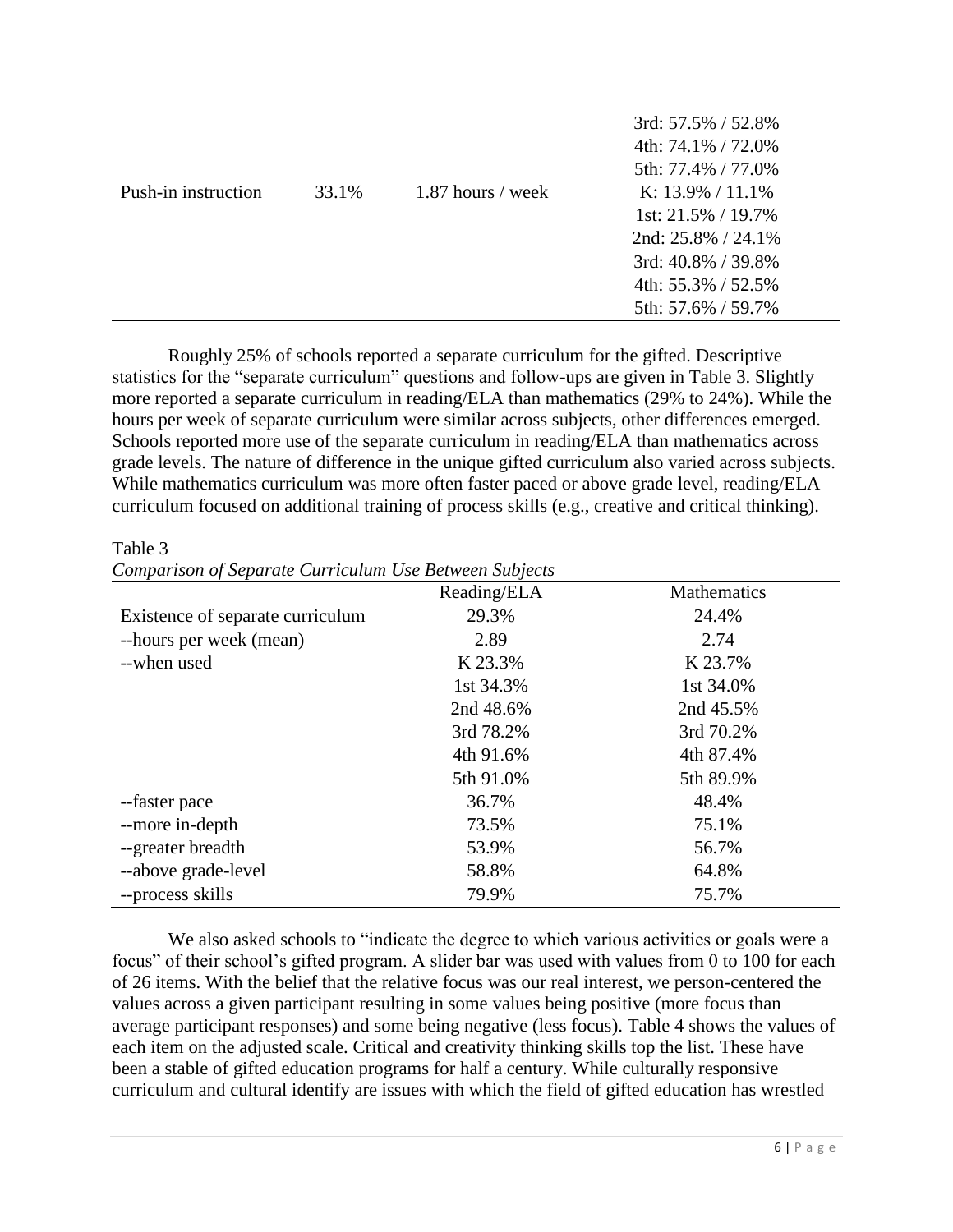(Siegle et al., 2016), they receive minimal attention. We examine these individual results later with Research Question 3.

Table 4

*Program Focus Descriptive Statistics (Person-Centered)*

|                                               | Min      | Max   | Mean     | SD    |
|-----------------------------------------------|----------|-------|----------|-------|
| <b>Critical Thinking Skills</b>               | $-55.31$ | 85.65 | 27.08    | 18.93 |
| Creativity/Creative Thinking                  | $-63.73$ | 88.27 | 19.44    | 20.42 |
| Reading/ELA: Grade Level Extension Activities | $-66.19$ | 92.31 | 15.13    | 23.28 |
| Math: Grade Level Extension Activities        | $-66.96$ | 92.31 | 12.50    | 25.17 |
| <b>Communication Skills</b>                   | $-55.31$ | 75.19 | 11.93    | 20.17 |
| <b>Technology Literacy</b>                    | $-78.27$ | 75.62 | 10.97    | 21.94 |
| Metacognitive Skills                          | $-79.00$ | 76.35 | 9.14     | 20.15 |
| <b>Research Skills</b>                        | $-68.27$ | 75.00 | 7.96     | 21.16 |
| <b>Academic Motivation</b>                    | $-59.77$ | 71.23 | 7.13     | 20.31 |
| Academic Self-Confidence                      | $-82.69$ | 72.27 | 4.87     | 20.85 |
| <b>Student Autonomy</b>                       | $-85.00$ | 71.23 | 1.38     | 21.95 |
| Enrichment in non-core content areas          | $-79.04$ | 96.15 | 1.09     | 25.71 |
| <b>Writing Skills</b>                         | $-77.31$ | 95.92 | 0.80     | 23.32 |
| Self-directed projects                        | $-80.73$ | 75.96 | $-0.30$  | 22.91 |
| Leadership Skills                             | $-74.50$ | 76.92 | $-0.32$  | 21.26 |
| <b>Social-Emotional Needs</b>                 | $-82.69$ | 76.35 | $-1.51$  | 23.08 |
| Interdisciplinary study of big ideas          | $-86.73$ | 80.54 | $-4.01$  | 23.52 |
| Math: Acceleration                            | $-89.58$ | 83.58 | $-7.63$  | 29.27 |
| Reading/ELA: Acceleration                     | $-95.19$ | 75.73 | $-8.50$  | 28.97 |
| Opportunities for Underserved Students        | $-84.81$ | 79.65 | $-8.60$  | 24.11 |
| <b>College and Career Readiness</b>           | $-88.46$ | 72.27 | $-9.97$  | 27.83 |
| <b>Culturally Responsive Curriculum</b>       | $-82.69$ | 73.85 | $-12.13$ | 22.26 |
| <b>Academic Contests</b>                      | $-90.92$ | 83.92 | $-13.35$ | 26.08 |
| <b>Cultivation of Cultural Identity</b>       | $-90.00$ | 69.12 | $-19.51$ | 21.71 |
| Service Learning                              | $-88.46$ | 61.50 | $-20.50$ | 22.67 |
| Opportunities Outside of School Day           | $-88.46$ | 72.35 | $-22.94$ | 24.85 |

Principal components analysis (see Table 5) on the 26 curricular foci suggested eight factors: affect for learning, higher-level thinking, acceleration, core curriculum extensions, cultural responsiveness, independent study indicators, non-school/extracurricular activities, and research process skills. The eight factors explained 60.4% of the variance in responses. We eliminated two of the eight factors from further analysis due to low reliability (alpha < .70). Since the structure variables were dichotomous (schools indicated they did or did not implement a given practice), we conducted *t-*test differences to better understand the activity focus of each program structure. Table 6 offers the Cohen's *d* effect sizes for each statistically significant comparison. We implemented a modified Bonferroni adjustment to compensate for increased Type 1 error due to multiple *t* tests. Generally, the program focus, as reported on the 100-point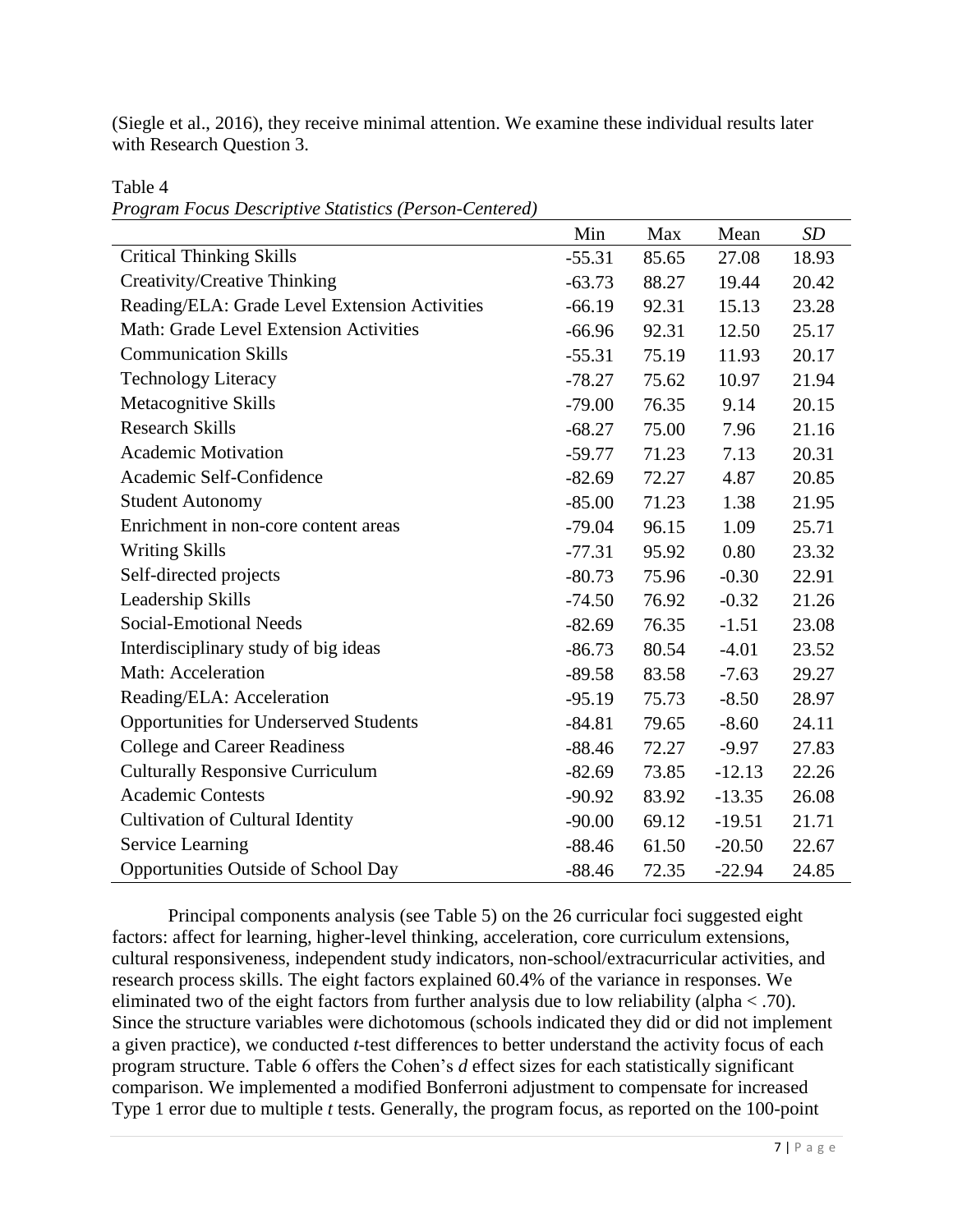slider, was related to the program structure. Pull-out programs focused more on higher-level thinking and affective learning, and less on acceleration and curriculum extension, while separate mathematics curriculum focused on acceleration and curriculum extensions. We did not see any patterns for program focus with cluster grouping. As noted earlier, the limited used of tiered instruction with cluster grouping puzzled us. Perhaps schools are defining cluster grouping differently or cluster grouping students for a variety of different reasons. This is an area that warrants future research.

## Table 5

| Principal Components Analysis—Varimax Rotation |  |
|------------------------------------------------|--|
|------------------------------------------------|--|

|                                                 |         | $\overline{2}$ | 3       | 4       | 5       | 6       |         | 8       |
|-------------------------------------------------|---------|----------------|---------|---------|---------|---------|---------|---------|
| 23-Academic Self-Confidence                     | .828    | $-.037$        | .076    | .058    | .019    | $-.165$ | .122    | $-.104$ |
| 24-Academic Motivation                          | .819    | $-.018$        | .069    | $-.020$ | .086    | $-.149$ | .100    | $-.059$ |
| 25-Student Autonomy                             | .624    | $-.025$        | .108    | .124    | $-.027$ | .071    | .156    | $-.022$ |
| 22-Social-Emotional Needs                       | .511    | .021           | .030    | .248    | $-.161$ | $-.006$ | $-.007$ | $-.238$ |
| 4-Creativity/Creative Thinking                  | $-.070$ | .771           | .145    | .024    | .195    | .115    | .021    | .002    |
| 5-Critical Thinking Skills                      | $-.064$ | .770           | .060    | $-.231$ | .203    | $-.024$ | .058    | $-.007$ |
| 6-Metacognitive Skills                          | .040    | .602           | .096    | .029    | .075    | $-.065$ | .170    | .026    |
| 3-Communication Skills                          | $-.044$ | .534           | .111    | .166    | .079    | $-.194$ | .149    | .392    |
| 11-Reading/ELA: Acceleration                    | $-.158$ | $-.192$        | $-.890$ | .008    | .069    | $-.030$ | .057    | $-.009$ |
| 12-Math: Acceleration                           | $-.154$ | $-.155$        | $-.881$ | $-.024$ | .134    | .075    | .001    | $-.093$ |
| 9-Reading/ELA: Grade Level Extension Activities | $-.180$ | $-.032$        | .005    | $-.859$ | .078    | $-.094$ | .079    | .064    |
| 8-Math: Grade Level Extension Activities        | $-.164$ | .036           | .035    | $-.843$ | .144    | $-.106$ | $-.011$ | $-.135$ |
| 18-Leadership Skills                            | $-.023$ | $-.191$        | .309    | .385    | .345    | $-.260$ | .292    | $-.354$ |
| 19-Service Learning                             | $-.291$ | $-.275$        | .186    | .362    | $-.072$ | $-.079$ | $-.182$ | $-.269$ |
| 20-Culturally Responsive Curriculum             | $-.087$ | $-.215$        | .172    | .096    | $-.772$ | $-.122$ | .162    | $-.102$ |
| 21-Cultivation of Cultural Identity             | $-.128$ | $-.245$        | .128    | .204    | - 738   | $-.110$ | .058    | $-.159$ |
| 26-Opportunities for Underserved Students       | .259    | $-.156$        | $-.034$ | $-.016$ | $-.455$ | .064    | $-.123$ | .094    |
| 13-Interdisciplinary study of big ideas         | $-.071$ | $-.149$        | .007    | .086    | .025    | .677    | .230    | $-.076$ |
| 14-Self-directed projects                       | $-.003$ | $-.181$        | .183    | .095    | .240    | .616    | $-.045$ | .044    |
| 10-Enrichment in non-core content areas         | $-.198$ | .131           | $-.010$ | .016    | $-.052$ | .509    | $-.012$ | $-.120$ |
| 17-College and Career Readiness                 | $-.258$ | $-.300$        | .124    | .077    | .072    | $-.471$ | .265    | $-.210$ |
| 15-Academic Contests                            | $-.188$ | $-.121$        | .052    | .015    | .057    | .005    | $-.793$ | $-.104$ |
| 16-Opportunities Outside of School Day          | $-.216$ | $-.259$        | .013    | .096    | .036    | $-.115$ | $-.720$ | $-.083$ |
| 1-Writing Skills                                | $-.152$ | $-.030$        | $-.079$ | $-.027$ | $-.033$ | $-.197$ | .094    | .715    |
| 2-Research Skills                               | $-.171$ | .201           | .280    | .176    | .143    | .227    | .127    | .561    |
| 7-Technology Literacy                           | $-.107$ | .033           | .277    | $-.130$ | .317    | $-.015$ | $-.034$ | .408    |

## Table 6

## *Effect of Program Structures and School Demographics on Program Focus*

|                                    | (1)<br>Affect for<br>Learning | (2)<br>Higher<br>Level       | (3)<br>Acceleration<br>$(\alpha = .87)$ | (4)<br>Curriculum<br>Extensions | (5)<br>Culturally<br>Responsive | (6)<br>Independent<br>Study | (7)<br>Non-School<br>Activities | (8)<br>Research<br>Process |
|------------------------------------|-------------------------------|------------------------------|-----------------------------------------|---------------------------------|---------------------------------|-----------------------------|---------------------------------|----------------------------|
|                                    | $(\alpha = .71)$              | Thinking<br>$(\alpha = .69)$ |                                         | $(\alpha = .79)$                | $(\alpha = .78)$                | $(\alpha = .33)$            | $(\alpha = .62)$                | $(\alpha = .34)$           |
| Slider Item #                      | $22 - 25$                     | $3-6$                        | 11-12                                   | $8-9$                           | $20 - 21$                       | $10, 13-14$                 | $15 - 16$                       | $1-2, 7$                   |
| Separate Reading/ELA<br>curriculum |                               |                              | $+0.13$                                 |                                 | $+0.13$                         |                             |                                 |                            |
| Separate Mathematics<br>curriculum |                               |                              | $+0.13$                                 | $+0.11$                         |                                 |                             |                                 |                            |
| GT Teacher Autonomy                | $+0.15$                       |                              |                                         |                                 |                                 |                             | $-0.09$                         |                            |
| Pull-out Used                      | $+0.29$                       | $+0.34$                      | $-0.16$                                 | $-0.12$                         |                                 |                             | $-0.27$                         |                            |
| Push-in Used                       | $+0.09$                       |                              |                                         |                                 |                                 |                             |                                 |                            |
| Cluster Grouping Used              |                               |                              |                                         |                                 |                                 |                             |                                 |                            |
| Homogeneous Grouping<br>Used       | $-0.10$                       | $+0.09$                      |                                         |                                 |                                 |                             |                                 |                            |
| <b>Acceleration Used</b>           |                               | $-0.23$                      | $+0.58$                                 | $-0.14$                         |                                 |                             |                                 |                            |

Note: All effects are reported as Cohen's *d*-type effect sizes. Only statistically significant relationships are included. Components 6 and 8 were excluded from this analysis based on low levels of reliability.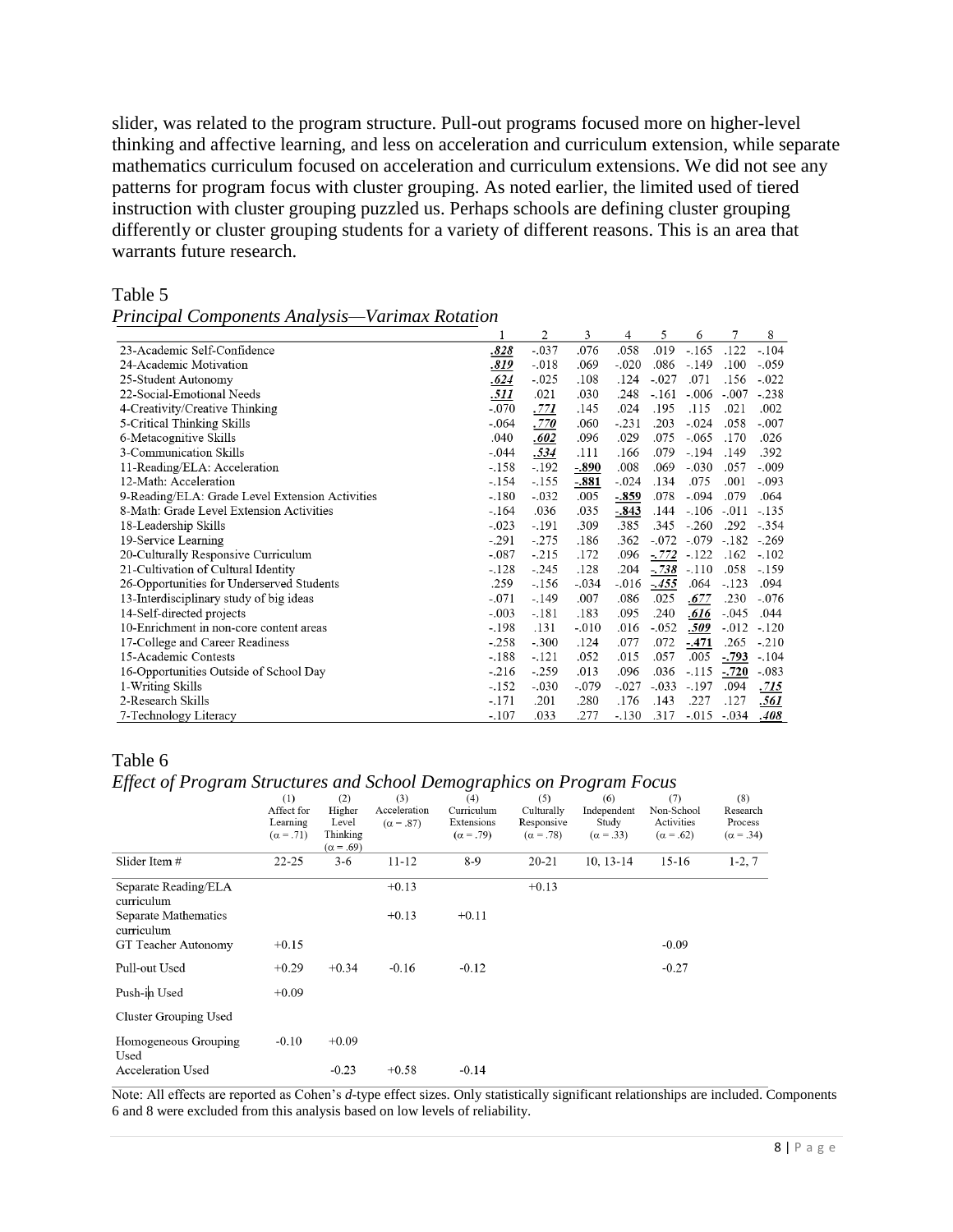**Research Question 2:** *Relationships among the program structures***.** Table 7 shows the relationships among the program structure types. Using separate curriculum for reading/ELA was significantly related to using it in mathematics ( $\Phi = .73$ ). Using separate curriculum was also related to using of pull-out instruction—though much less so (reading/ELA  $\Phi = .11$ ; mathematics  $\Phi = .16$ ). Gifted teacher autonomy was greater in pull-out environments ( $\Phi = .13$ ) and was associated with acceleration as a focus ( $\Phi = .06$ ). Gifted teacher autonomy was not related to cluster grouping, push in, or homogeneous grouping. Acceleration was more likely to be present in schools using separate reading/ELA or mathematics curriculum. Acceleration options decrease as the proportion of underserved minority, free and reduced-price lunch, and English learners increases. Pull-out programs were negatively related to the use of homogeneous grouping ( $\Phi = -0.05$ ), while push-in instruction was positively related to cluster grouping ( $\Phi =$ 0.06).

|                            | Read/      | Math    | Auto      | P.O.    | P.I.        | C.G.        | H.G.      | Accel    |
|----------------------------|------------|---------|-----------|---------|-------------|-------------|-----------|----------|
|                            | <b>ELA</b> |         |           |         |             |             |           |          |
| Separate ELA Curriculum    |            | $.73**$ | $\sim 00$ | $.11**$ | .01         | $-.01$      | .02       | $.06*$   |
| Separate Math Curriculum   |            |         | .04       | $.16**$ | $-.02$      | $-.04$      | .04       | $.07*$   |
| <b>GT Teacher Autonomy</b> |            |         |           | $.13**$ | $-.02$      | $-.02$      | $\sim 00$ | $.06*$   |
| <b>Pull-out Classes</b>    |            |         |           |         | $\sim 00$   | $-.03$      | $-.05*$   | .04      |
| <b>Push-in Classes</b>     |            |         |           |         |             | $.08**$     | $.06*$    | .05      |
| <b>Cluster Grouping</b>    |            |         |           |         |             |             | $.22**$   | .04      |
| Homogeneous Grouping       |            |         |           |         |             |             | --        | .03      |
| Acceleration               |            |         |           |         |             |             |           | $- -$    |
| <b>Total Students</b>      | $-.01$     | .01     | $-.06*$   |         | $-.02$      | $-.08*$     | .04       | .02      |
|                            |            |         |           | $.09**$ |             |             |           |          |
| Proportion of students     |            |         |           |         |             |             |           |          |
| underserved minority       | .02        | $-.02$  | $-.04$    | .05     | $\sim 0.00$ | $\sim 0.00$ | $-.04$    | $-.14**$ |
| free and reduced-price     | $-.02$     | $-.06*$ | $-.07*$   | .03     | $-.06*$     | .03         | $\sim 00$ | $-.18**$ |
| lunch                      |            |         |           |         |             |             |           |          |
| English learners           | $-.02$     | $-.09*$ | $-.01$    | $-.07*$ | $-.04$      | .01         | $-.03$    | $-.08*$  |

# Table 7

Note: \* indicates  $p<.05$ . \*\* indicates  $p<.001$ . Values reported as phi coefficients ( $\Phi$ ) because variables are nominal and dichotomous.

**Research Question 3***: The nature of focus on different curriculum and program delivery models***.** The most commonly reported curricular activities were a focus on critical and creative thinking skills (see Table 4). As noted earlier, these are the traditional staple of gifted education services. Given the association of higher order thinking skills with gifted education and the perceived aptitude of gifted students in these areas, this is not surprising. Extension and enrichment activities were the next most reported foci—more so in reading/ELA, which is in line with other findings on the survey regarding the use of separate curriculum. Other skills (e.g., communication, research, technology literacy) and psychosocial supports of academics (e.g.,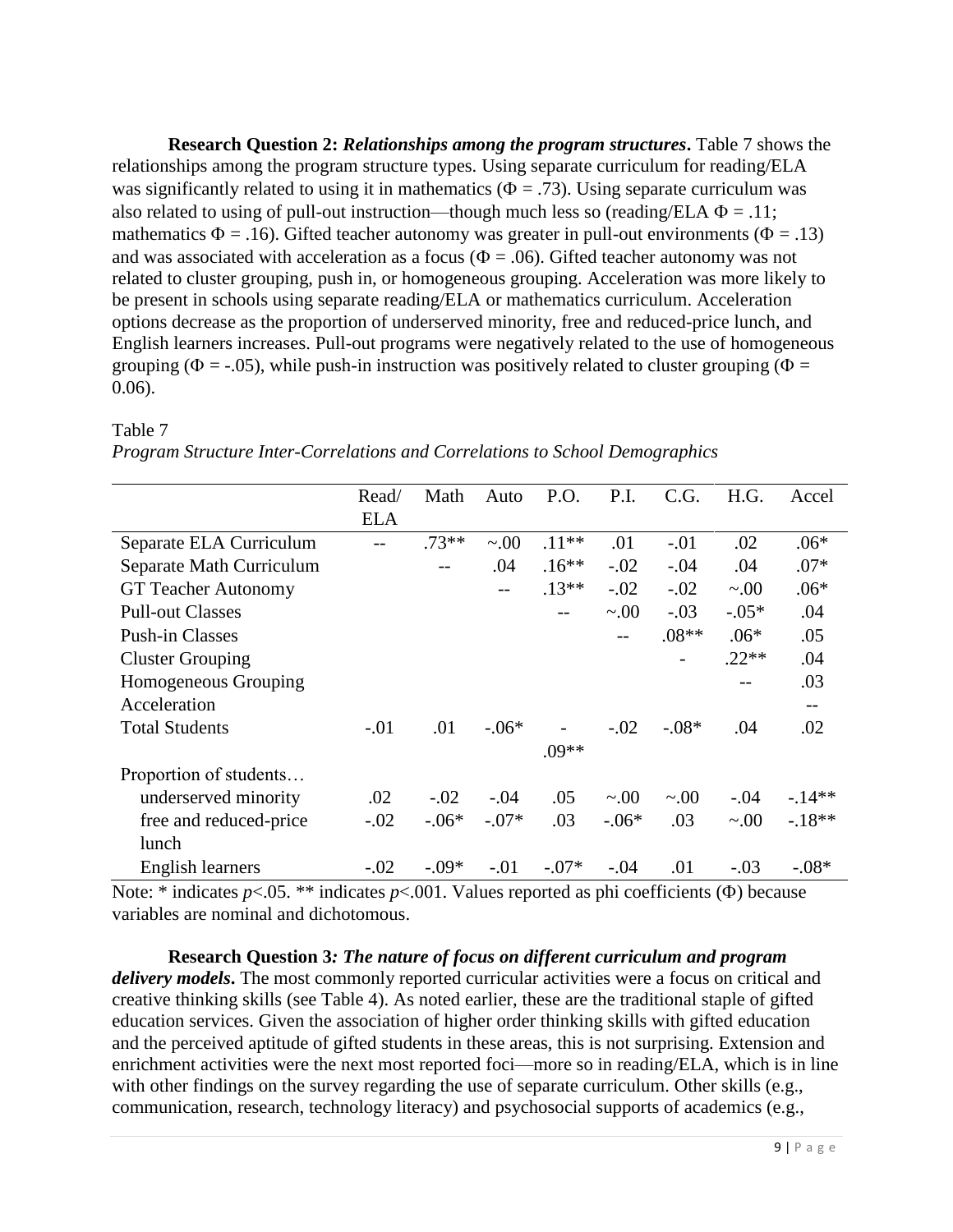motivation, self-confidence) were also among foci most commonly reported. Three of the seven lowest-rated foci were those related to cultural awareness and underserved populations. The other four in this group of activities were related to future planning and activities outside the typical mechanics of school (e.g., academic contests and service learning).

**Research Question 4:** *A consolidation of findings.* While the components that emerged from the Principal Components Analysis showed differences when considering the use/non-use of different program structures, with few exceptions, the observed Cohen's *d* effects were small. The use of separate curriculum was positively related to acceleration (Component 3). This was the case for both reading/ELA and mathematics. While the focus on cultural responsiveness (Component 5) was low, the relationship between separate reading/ELA curriculum and the component suggests a mechanism by which it may make its way into schools. Interestingly, despite a common link to reading/ELA curriculum, use of acceleration and culturally responsive curriculum demonstrated a negative relationship. Gifted teacher autonomy was positively related to a psychosocial or affective focus (Component 1). In addition, the use of pull-out programs and a focus on process skills had the second largest observed effect in the analysis  $(d = 0.34)$ . Given this association, it seems many programs, at least implicitly, support the highly debatable idea of higher-order thinking skills being the purview of gifted students alone— in their own separate classroom. Pull-out programs were also negatively associated with a focus on curriculum extensions ( $d = -0.12$ ), acceleration ( $d = -0.16$ ), and non-school activities ( $d = -0.27$ ). A focus on acceleration activities (Component 3) was negatively linked a focus on higher-level thinking and curriculum extensions—and, of course, the existence of acceleration as a program structure.

#### **Conclusions**

Overall all, our data indicate that gifted education program structures tend to align with the program focus for which they were designed. Gifted programs stay true to their roots of creative and critical thinking through pull-out options where gifted specialists have wide latitude in what they teach. The question remains: Are these goals or related activities most appropriate for students identified for their advanced achievement in reading/ELA, mathematics, and/or reasoning skills? The data from our survey cannot unravel the thinking behind why survey respondent set specific values on the 100-point scale for the 26 structures and foci. Perhaps the resulting data can be viewed as a directional hint that continued focus on creative and critical thinking is no longer defensible when mastering 21st Century Skills are expected learning outcomes for all students.

Is the field of gifted education facing a potential crisis in terms of identifying outcomes for gifted students? Policy makers have identified the outcomes of educational opportunities for all students as improvements in reading/ELA and mathematics achievement. Should the goals of gifted programs also include advancement in specific content areas for identified students? Our research study cannot provide the answer for the field of gifted and talented education. However, the research results can promote reflections and conversations about the purposes of providing programs and services for identified gifted students and the extent to which they are connected to the screening, nomination, identification, and placement system.

#### **Limitations**

Access to a large data set is always beneficial when probing a set of research questions. The data from elementary schools ( $N = 2,293$ ) provided a snapshot of gifted education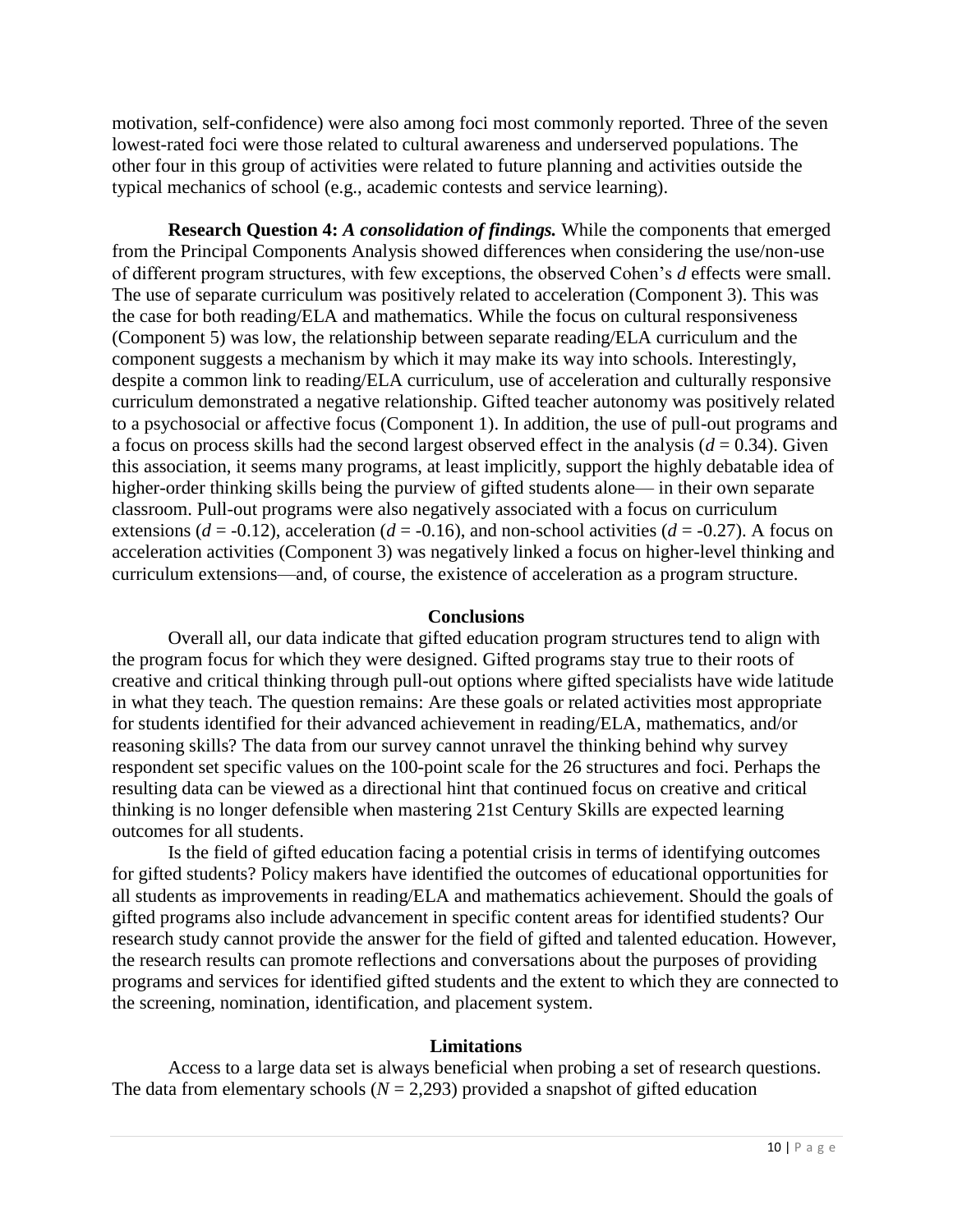programming structures used in elementary schools. Even with all of these responses, we do not know the extent to which the findings would be similar in other states with identification and programming mandates.

Self-report data always raise questions. Even though we requested that potential survey respondents needed to be familiar with programming details, there was no way to ensure that answers to questions about school-level programming were an accurate portrayal of current practices. With these limitations in mind, we believe that the research findings lead to important answers and set the stage for further exploration.

#### **Significance of Study**

This study provides a needed in-depth view of program structures and gifted program foci. The study provides rich context for future studies related to program structures and foci. It moves discussions of "what gifted programs are like" beyond anecdotal evidence to a 2000+ school sample dataset. The lack of focus on culturally responsive activities and interventions like acceleration highlights the need for future work connecting research and effective, meaningful practice. Future work should also disaggregate these data while accounting for school demographics and the diversity of student populations.